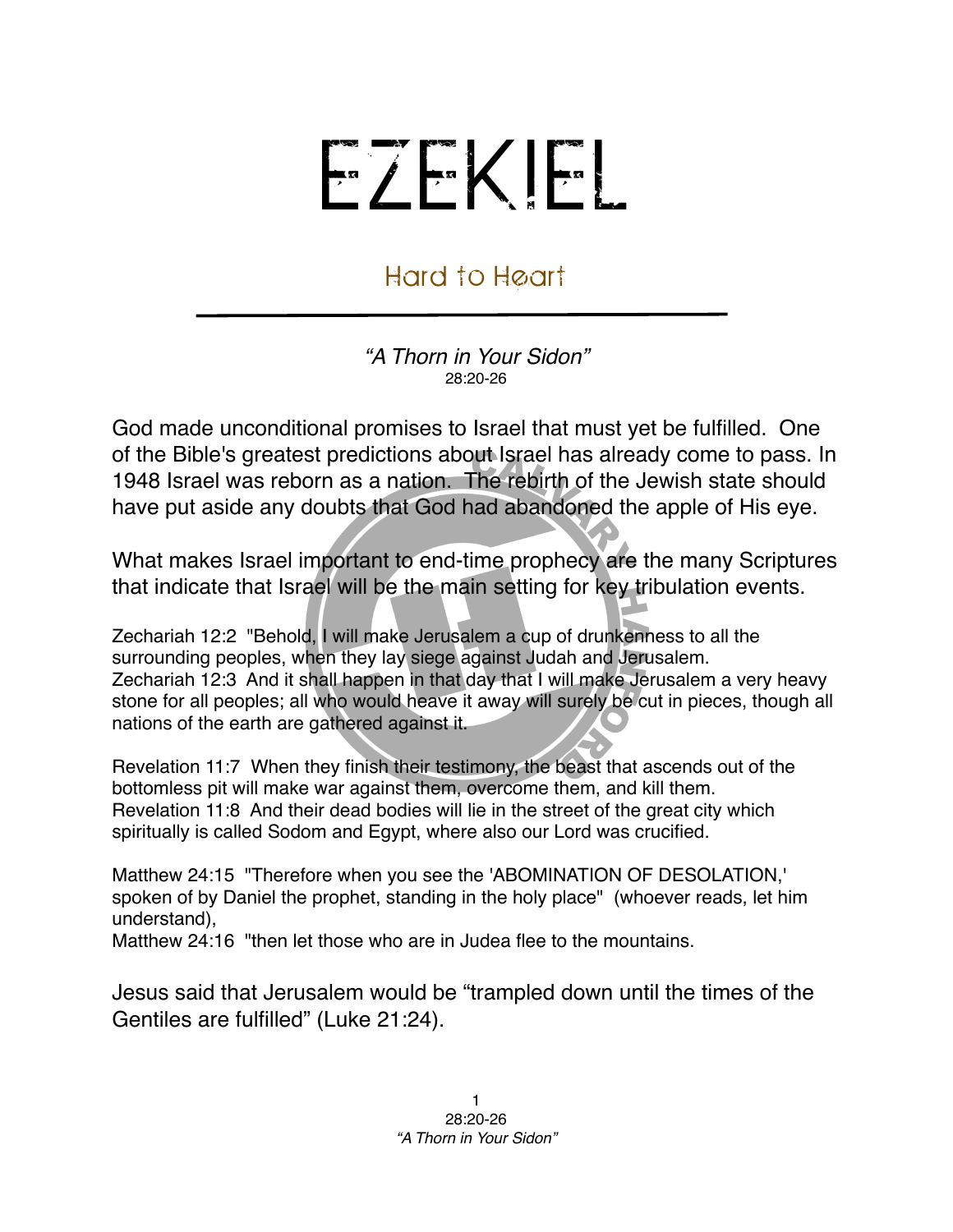The Times of the Gentiles are those times when Israel is oppressed by the Gentiles, years when they are without a king and dominated by Gentile powers.

The Times of the Gentiles began in 586BC and will not end for Israel until their rightful king, Jesus Christ comes to reign on the throne of David, and Jerusalem will be the center of His world wide kingdom.

The prophecies we are reading in Ezekiel were being given right around 586BC, just before the final siege against Jerusalem by Nebuchadnezzar of Babylon. Ezekiel is in a section describing the rise and fall of various Gentile powers. Always it is with an eye to the eventual restoration of Israel.

In this short section Ezekiel pronounces a quick judgment upon the city of Sidon, then reminds us in the closing verses of the chapter that it's all about Israel.

Ezekiel 28:20 Then the word of the Lord came to me, saying, Ezekiel 28:21 "Son of man, set your face toward Sidon, and prophesy against her,

Sidon was a seacoast city about 20 miles from Tyre. The two are often mentioned together.

Ezekiel 28:22 and say, 'Thus says the Lord God: "Behold, I am against you, O Sidon; I will be glorified in your midst; And they shall know that I am the Lord, When I execute judgments in her and am hallowed in her.

God "will be glorified" one way or another.

- He can be glorified in the repentance and faith of a city, like He was in Nineveh after the preaching of Jonah.
- If no repentance is forthcoming, He will be glorified in judgment against sin., like He was in Sodom and Gomorrah.

I vote for repentance and faith! Let's keep praying for revival.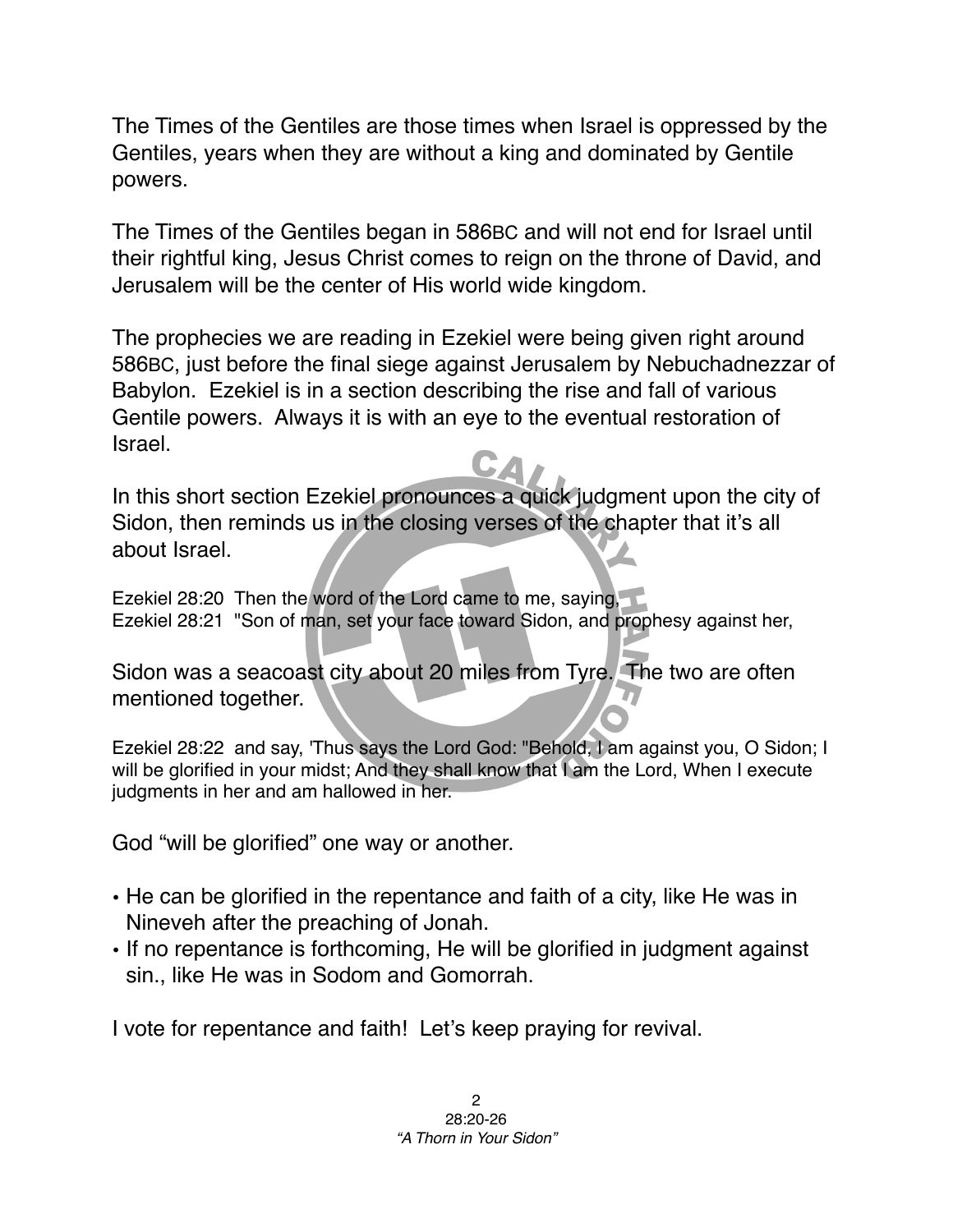What is revival?

Dr. Martyn Lloyd-Jones was one of the great preachers of the twentieth century. Trained as a physician, between 1921 and 1923 he underwent a profound conversion. It was so life-changing that it brought with it a passion to preach that completely outweighed his call as a physician. He felt a deep yearning to return to his native Wales and preach.

Lloyd-Jones studied the great revivals through history. He spoke and wrote extensively about them.

Lloyd-Jones equated revival the baptism with the Holy Spirit, which he believed was a separate work from salvation. He wrote:

I am asserting that you can be a believer, that you can have the Holy Spirit dwelling in you, and still not be baptized with the Holy Spirit... The baptism of the Holy Spirit is something that is done by the Lord Jesus Christ not by the Holy Spirit... Our being baptized into the body of Christ is the work of the Spirit... as regeneration is his work, but this is something entirely different; this is Christ's baptizing us with the Holy Spirit. And I am suggesting that this is something which is therefore obviously distinct from and separate fro becoming a Christian, being regenerate, having the Holy Spirit dwelling within you.

He often told this story to illustrate what he meant by the baptism with the Holy Spirit:

A man and his little child [are] walking down the road and they are walking hand in hand, and the child knows that he is the child of his father, and he knows that his father loves him, and he rejoices in that, and he is happy in it. There is no uncertainty about it all, but suddenly the father, moved by some impulse, takes hold of the child and picks him up, kisses him, embraces him, showers his love upon him, and then he puts him down again and they go on walking together.

That is it! The child knew before that his father loved him, and he knew that he was his child. But oh! the loving embrace, this extra outpouring of love, this unusual manifestation of it - that is the kind of thing. The Spirit bearing witness with our spirit that we are the children of God.

Thus revival occurs when a large number of people have this experience at the same time.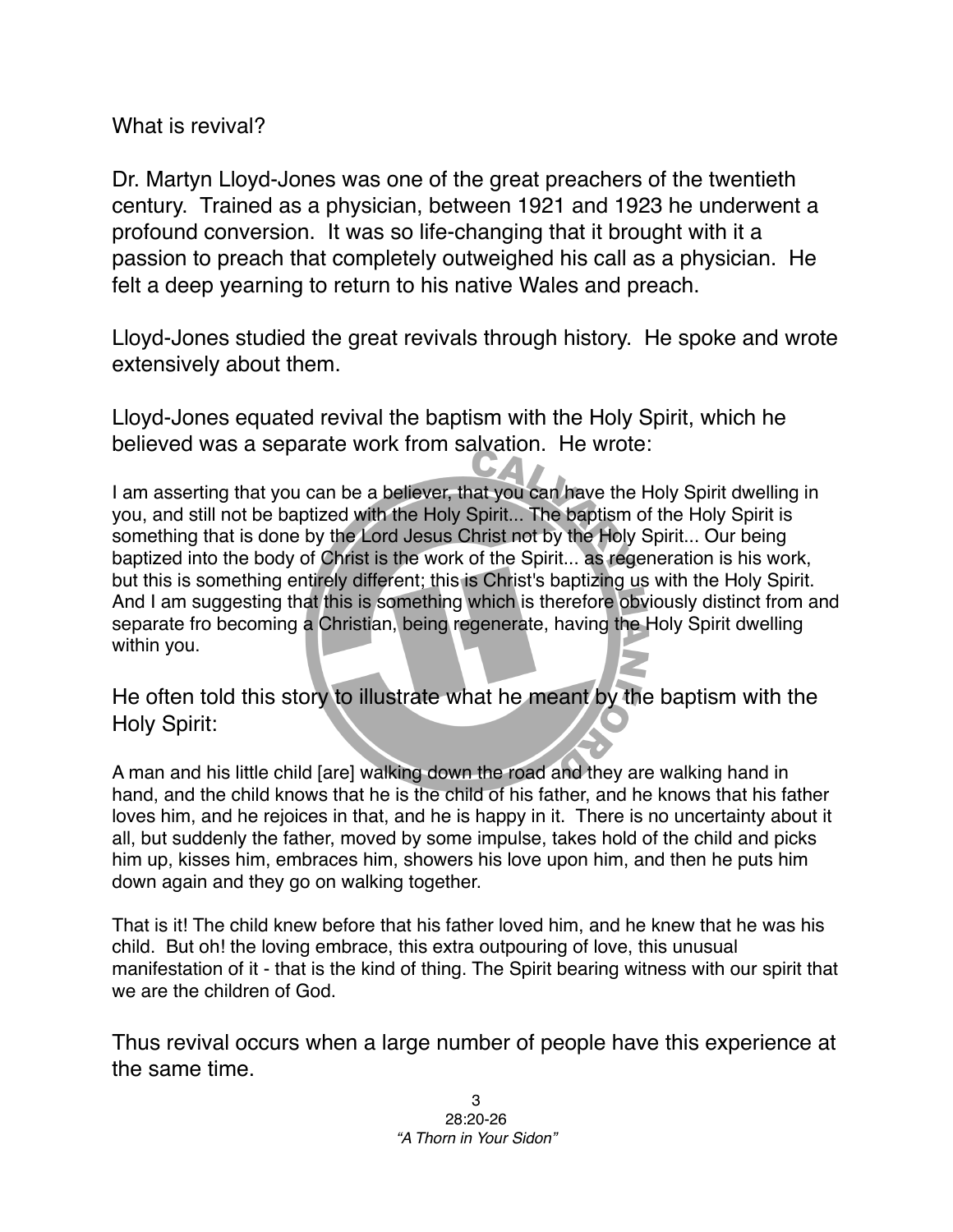D.L. Moody was a successful minister but by his own admission later, he lacked the power in his ministry. One day two women came up to him after a service. They said, "We have been praying for you."

"Why don't you pray for the people?" he asked.

"Because you need the power of the Spirit," they said.

"I need the power! Why," said Mr. Moody, in relating the incident years after, "I thought I had power. I had the largest congregations in Chicago, and there were many conversions."

Moody also said that in a sense, he was satisfied. He was in a comfort zone. But these two praying women rocked the boat. They told him that they were praying for an anointing by the Holy Spirit for Moody to have a special service to God. He could not get this off his mind and he said, "There came a great hunger in my soul. I did not know what it was and I began to cry out to God as never before. I felt I did not want to live if I could not have this power for service".

A day came that Moody described like this:

Well, one day, in the city of New York - oh, what a day! - I cannot describe it, I seldom refer to it; it is almost too sacred an experience to name. Paul had an experience of which he never spoke for fourteen years. I can only say that God revealed Himself to me, and I had such an experience of His love that I had to ask Him to stay His hand. I went to preaching again. The sermons were not different; I did not present any new truths, and yet hundreds were converted. I would not now be placed back where I was before that blessed experience if you should give me all the world - it would be as the small dust of the balance.

R. A. Torrey gave this testimony:

After I had been a Christian for some years, and after I had been in the ministry for some years, my attention was strongly attracted to certain phrases found in the Gospels and in the Acts of the Apostles, and in the Epistles, such as "baptized with the Holy Spirit," "filled with the Spirit," "the Holy Spirit fell upon them," "the gift of the Holy Spirit," "endued with power from on high," and other closely allied phrases. As I studied these various phrases in their context, it became clear to me that they all stood for essentially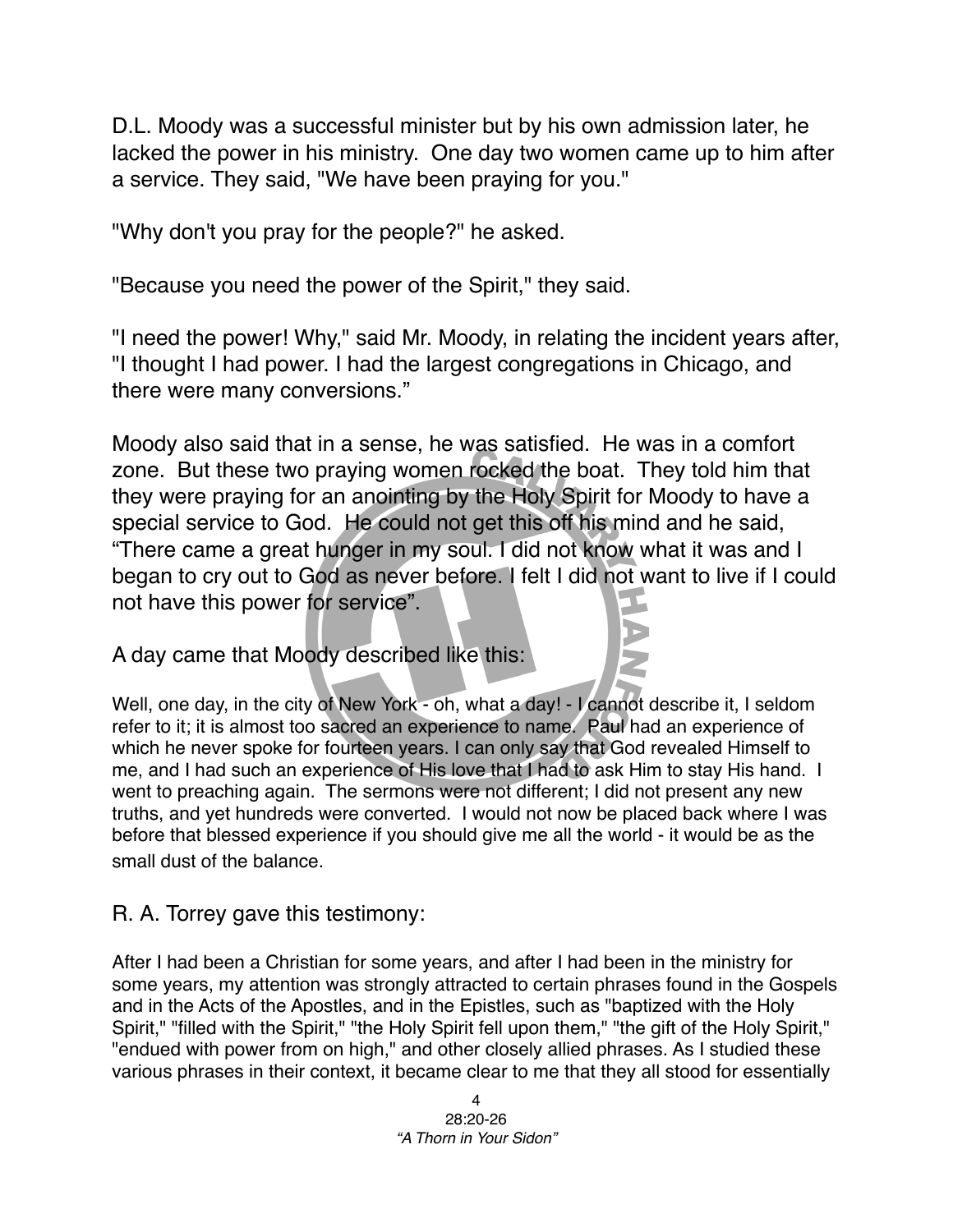the same experience; and it also became clear to me that God has provided for each child of His in this present dispensation that they should be thus "baptized with the Spirit," or, "filled with the Spirit."

As I studied the subject still further, I became convinced that they described an experience which I did not myself possess, and I went to work to secure for myself the experience thus described. I sought earnestly that I might "be baptized with the Holy Spirit." I went at it very ignorantly. I have often wondered if anyone ever went at it any more ignorantly than I did. But while I was ignorant, I was thoroughly sincere and in earnest, and God met me, as He always meets the sincere and earnest soul, no matter how ignorant he may be; and God gave me what I sought, I was "baptized with the Holy Spirit." And the result was a transformed Christian life and a transformed ministry.

Articulate men of God seem to struggle talking about the baptism with the Holy Spirit. They can't seem to nail it down in terms we are totally satisfied with. But many agree it is real, and essential, and they are not content until they receive it by faith.

May we see in our hearts a renewed hunger for God and the things of God. May we, in our walking with Him, feel His special embrace as His children.

Sidon chose judgment over revival:

Ezekiel 28:23 For I will send pestilence upon her, And blood in her streets; The wounded shall be judged in her midst By the sword against her on every side; Then they shall know that I am the Lord.

This was literally fulfilled in Sidon at least twice in history:

- Nebuchadnezzar and the Babylonian army which besieged it on every side.
- Artaxerxes the Persian later took it and destroyed it.

It will be fulfilled again during the future Great Tribulation when the vials shall be poured out upon them (Revelation 16:1).

"Then they shall know that I am the Lord." God works in and through history to make Himself known. His desire is to save. But if they will not be saved, God must still judge sin and will be known that way.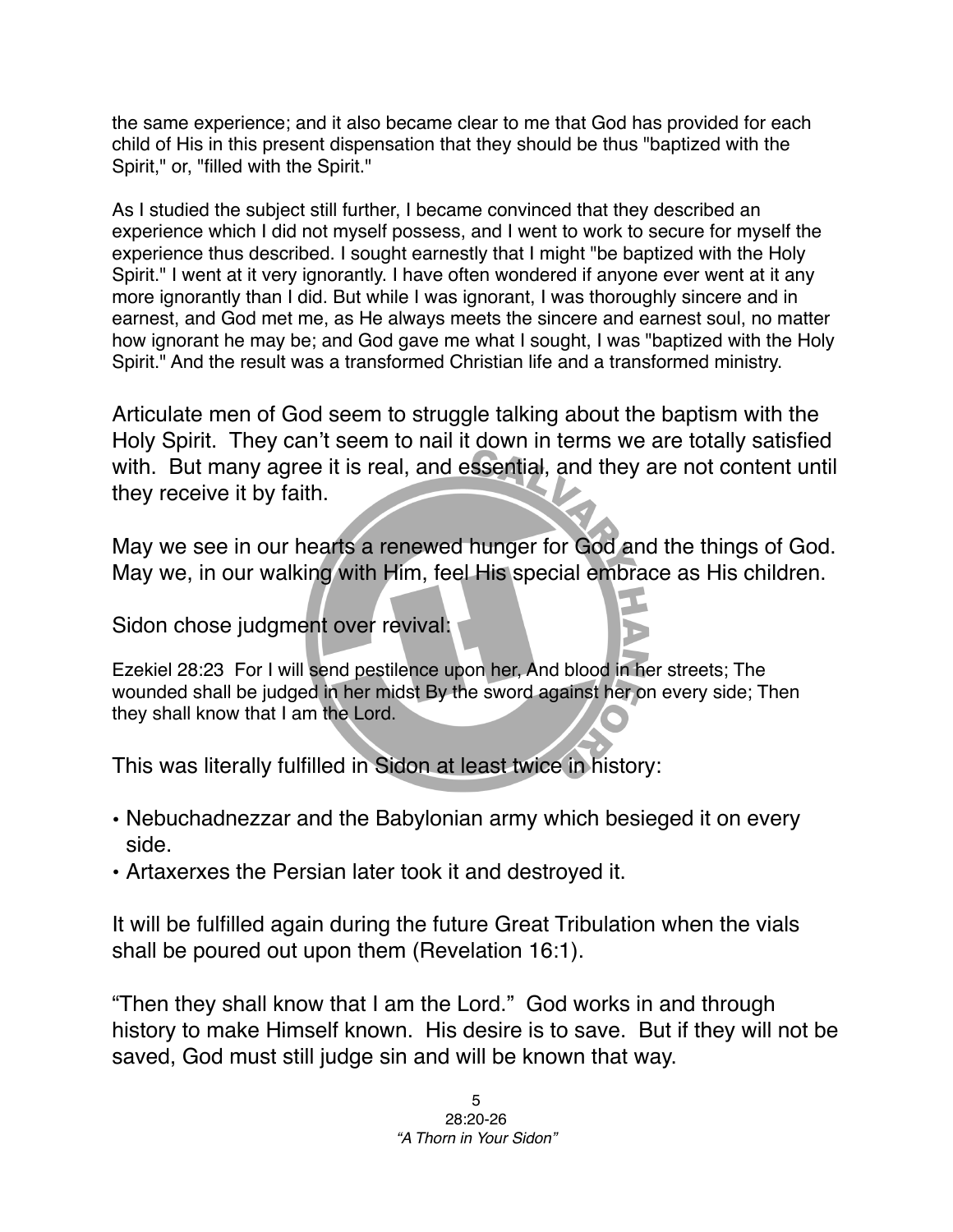Ezekiel 28:24 "And there shall no longer be a pricking brier or a painful thorn for the house of Israel from among all who are around them, who despise them. Then they shall know that I am the Lord God."

The Sidonians exerted a wicked influence on the Israelites. According to First Kings 16:31, the sinful practices of Baal worship had entered Israel through "Jezebel daughter of Ethbaal king of the Sidonians."

Jezebel means *Where is the prince?* The prince is the god Baal. The Sidonians believed that winter was when Baal was in the underworld or Land of the Dead causing vegetation on the earth's surface to die. Baal's followers chanted *Where is the prince?* as a prayer to encourage the onset of spring and the return of vegetation.

In keeping with this theme the Sidonians would recognize, their wicked influence is compared to "a pricking brier or a painful thorn." They might think themselves a beautiful flower but God said they were nothing more than the thorn.

I think it's pretty amazing that God stoops to put things in ways that the people He was addressing can understand. Think you are a flower? You're a thorn.

We need to try really hard to meet people right where they are at. Paul the apostle said he would become all things to all men. Among Jews, he respected Judaism without being stumbled by it, without embracing it as needful for salvation. Around Gentiles, he was like them, only not crossing any boundaries into sinful behavior. The goal of it was to win them to Christ.

No matter how many times I get pricked, I still try to pick roses without gloves. It's just stupid.

The world is like that. I know better than to reach for it, to take it in my hand as it were. No matter how cautious I think I'm being, I almost always get stuck by its briars or thorns.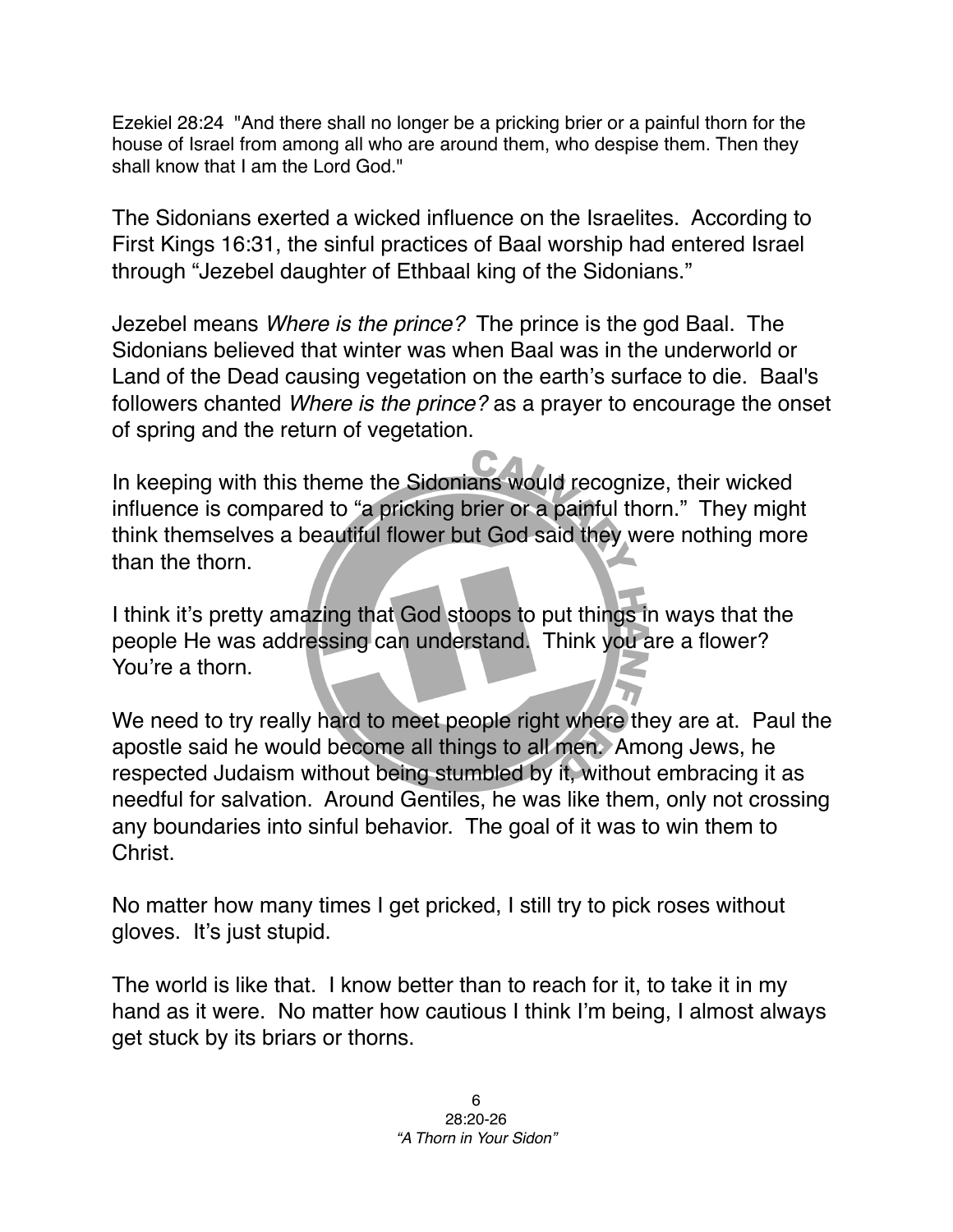Maybe we should learn something from the death of gardener Jeanne Harris.

Her husband Norman told how she complained of a burning sensation while at work ing cleaning a house. She said her left elbow was swollen as if she had been stung.

Their son Geoffrey said: "She told me she'd pricked herself on the finger with a thorn.

"I don't remember which finger, but it was on the left hand. It seemed to be getting worse with the swelling going down her arm."

Surgeons at Cheltenham General Hospital tried to cut away the infection, but Jeanne... died within days.

She... died from a flesh-eating infection after pricking her finger on a rose.

Reach for the world, prick yourself, and your flesh will be like a malignant infection in your walk with the Lord.

I'd say, too, in light of our discussion on revival that we are not going to experience much of the baptism with the Holy Spirit so long as we are reaching for the world and being pricked by its thorns. It's not a matter of making ourselves holy and deserving the baptism, but if we are walking away from God, walking at some distance from Him, reaching for things along the path instead of holding His hand, no embrace is forthcoming by our own behavior.

Ezekiel's attention turns to Israel in the remaining two verses.

Ezekiel 28:25 'Thus says the Lord God: "When I have gathered the house of Israel from the peoples among whom they are scattered, and am hallowed in them in the sight of the Gentiles, then they will dwell in their own land which I gave to My servant Jacob. Ezekiel 28:26 And they will dwell safely there, build houses, and plant vineyards; yes, they will dwell securely, when I execute judgments on all those around them who despise them. Then they shall know that I am the Lord their God." ' "

Israel is in their land but certainly not the way these verses mention. The land promise made to Abraham (Genesis 13:14-17; 15:17-21) and renewed to Jacob (Genesis 35:11-13) has not been revoked. Israel will live in her own land because God has given it to Jacob.